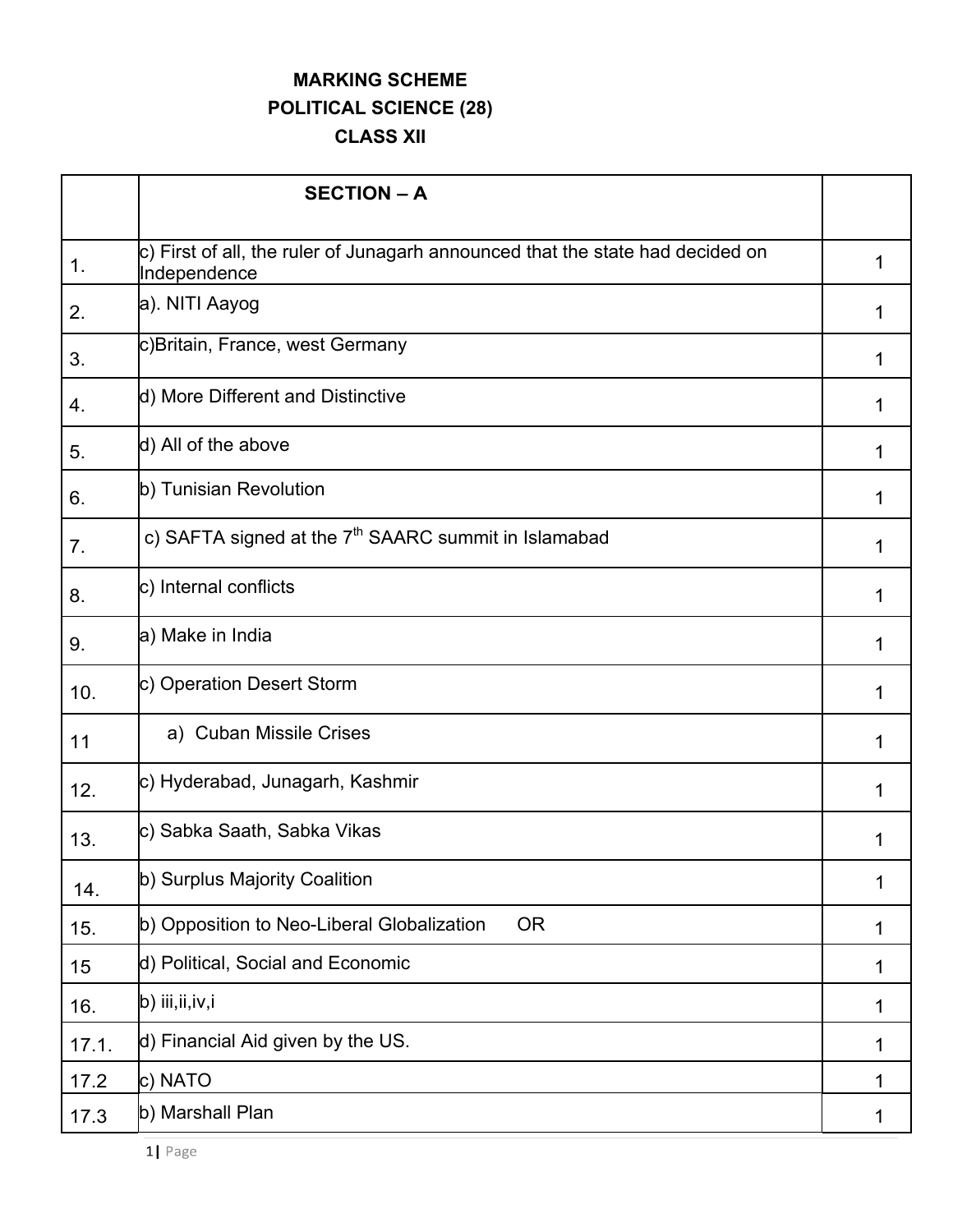| 17.4 | b) Organization for European Economic Cooperation.                                                                                                                                                                                                                                                                                                                                                                                                                                                                                                                                                                                                                                                                                                                                                                                 |                |
|------|------------------------------------------------------------------------------------------------------------------------------------------------------------------------------------------------------------------------------------------------------------------------------------------------------------------------------------------------------------------------------------------------------------------------------------------------------------------------------------------------------------------------------------------------------------------------------------------------------------------------------------------------------------------------------------------------------------------------------------------------------------------------------------------------------------------------------------|----------------|
| 18.1 | d) All of the above                                                                                                                                                                                                                                                                                                                                                                                                                                                                                                                                                                                                                                                                                                                                                                                                                | 1              |
| 18.2 | d) Survival of the ablest                                                                                                                                                                                                                                                                                                                                                                                                                                                                                                                                                                                                                                                                                                                                                                                                          | 1              |
| 18.3 | 3 (Three)                                                                                                                                                                                                                                                                                                                                                                                                                                                                                                                                                                                                                                                                                                                                                                                                                          | 1              |
| 18.4 | d)None of these                                                                                                                                                                                                                                                                                                                                                                                                                                                                                                                                                                                                                                                                                                                                                                                                                    | 1              |
| 19   | The government suspended the Freedom of the Press and implemented press<br>censorship. Electricity to all the major newspaper offices was disconnected to the next<br>day from Emergency and the newspapers were forced to get prior approval for all material<br>to be published. Many journalists were arrested. Newspapers like the Indian Express and<br>the Statesman protested by leaving blank spaces where news items had been censored<br>while magazines like the Seminar and the Mainstream chose to close down while many<br>published through secrecy.                                                                                                                                                                                                                                                                | 2              |
| 20   | Syndicate was the group of powerful leaders in the Congress Party. Lal Bahadur<br>Shastri and later Indira Gandhi were made Prime Minister with the support<br>received from the Syndicate. This group had a decisive say in Indira Gandhi's first<br>cabinet and in policy formulation and implementation of the government. After the<br>split in the Congress, the leaders of the Syndicate stayed with the Congress (O)<br>but were defeated n the subsequent General Elections.                                                                                                                                                                                                                                                                                                                                               | $\overline{2}$ |
| 21   | (i)To harmonize the interests of national security and economic policy and to<br>prepare strategic and long-term framework of policy and program, NITI Aayog acts<br>as a think tank of the Union Government.<br>(ii)By adopting a 'Bottom-Up Approach', the NITI Aayog acts in the spirit of<br>cooperative federalism as it ensures equal participation of all states in the country                                                                                                                                                                                                                                                                                                                                                                                                                                             | $\overline{2}$ |
| 22   | The Congress Party began to identify itself as a socialist and pro-poor party and<br>began to revolve around Indira Gandhi only. The issue of welfare of backward<br>castes also began to dominate politics since 1977 and the issue of reservations for<br>'other backward classes" heightened and led to the formation of Mandal<br>Commission by the Janata Government. Mass movement and protests became<br>common in Indian Politics based on caste, religion and regional identity.<br>OR.<br>National Emergency can be declared under the Article 352, whereby the security<br>of India is threatened by war or external aggression or armed rebellion. The term<br>internal disturbance that was used to declare Emergency in 1975 was replaced by<br>the term armed rebellion in 1978 so that it may not be misused again | 2              |
| 23   | "The South Asian experience of democracy has expanded the global imagination<br>of democracy". This statement can be explained by following examples:<br>People of South Asian countries participate in the aspiration of democracy. There<br>is widespread support for democracy in all these countries. Ordinary citizens, rich<br>as well as poor and belonging to different view the idea of democracy positively<br>and support the institutions of representative democracy.<br>For example-India is the largest democratic country in the world.                                                                                                                                                                                                                                                                            | 4              |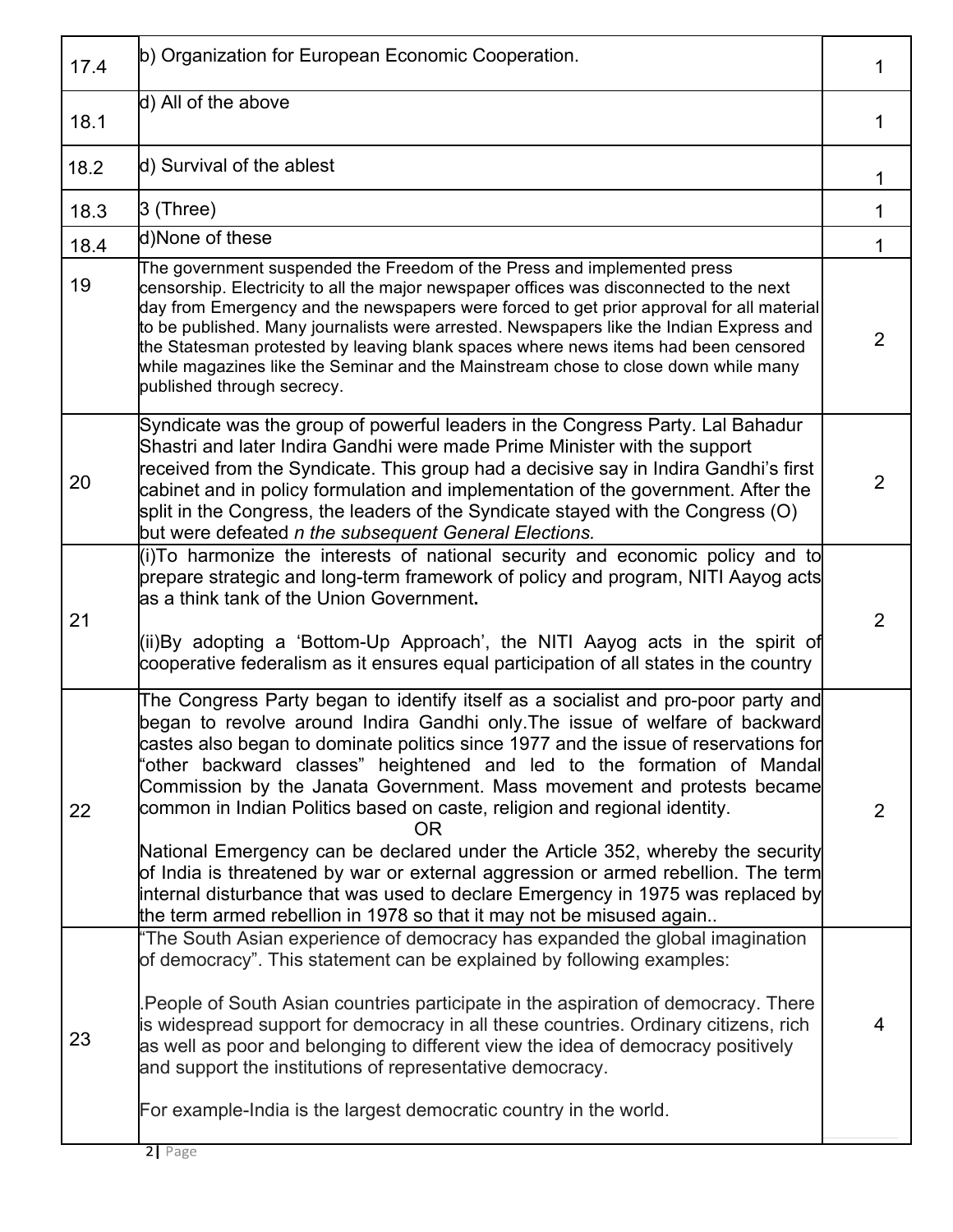| 26. | step.<br>(ii) The privatization of agriculture in 1982 was followed<br>by the privatization of industry in 1998.<br>(iii) Trade barriers were eliminated only in Special Economic<br>Zones (SEZs) where foreign investors could set up enterprises.                                                                                                                                                                                                                                                                                                                                                                                                                                                                                                                | 4 |
|-----|--------------------------------------------------------------------------------------------------------------------------------------------------------------------------------------------------------------------------------------------------------------------------------------------------------------------------------------------------------------------------------------------------------------------------------------------------------------------------------------------------------------------------------------------------------------------------------------------------------------------------------------------------------------------------------------------------------------------------------------------------------------------|---|
|     | India believes in the peaceful use of nuclear energy and has adopted Nuclear<br>energy as a mean to resolve the electricity requirements of India. India had<br>conducted nuclear test in 1974 and in 1998 and subsequently acquired nuclear<br>weapons. India supports nuclear disarmament if agreed upon by all nations. India<br>has started a 'No-first use' policy for nuclear weapons and has refused to sign the<br>NPT and CTBT treaty as India considers the treaties as discriminatory. India is a<br>responsible nuclear power and has followed the high standards of safety and<br>regulations towards nuclear energy.<br>(i) The Chinese did not go for 'shock therapy' but opened their economy step by                                              |   |
| 25. | (iv)Water Harvesting is also an area where Israel stands out as a unique partner of<br>India.<br>Or                                                                                                                                                                                                                                                                                                                                                                                                                                                                                                                                                                                                                                                                | 4 |
|     | (iii) Centers of Excellence that Israel has opened up, cooperation in the field of<br>agriculture can reach new heights.                                                                                                                                                                                                                                                                                                                                                                                                                                                                                                                                                                                                                                           |   |
|     | i) Israel is the second most important defense partner of India after Russia.<br>(ii) The two nations have started cooperation in various fields like cultural<br>exchange, security and defense, counterterrorism, space research, water and<br>energy and agricultural development.                                                                                                                                                                                                                                                                                                                                                                                                                                                                              |   |
|     | War.<br>a). Israeli-India relationship has reached new heights over the last few years.                                                                                                                                                                                                                                                                                                                                                                                                                                                                                                                                                                                                                                                                            |   |
| 24  | Cuba was a small island nation off the coast of Soviet Union and was an ally of the<br>Soviet Union. In 1962, Nikita Khrushchev, the leader of the Soviet Union placed<br>nuclear missiles in Cuba. The installation of these weapons put the US leader<br>under fire. The US President J.F. Kennedy was reluctant to nuclear war but was<br>determined to get Khrushchev to remove the missile and nuclear weapons from<br>Cuba in order to save his nation. Kennedy ordered American warships to intercept<br>any Soviet ship heading to Cuba as a way of warning to USSR of his seriousness.<br>A clash seemed imminent in what came to be known as Cuban Missile Crises but<br>both the sides decided to avoid war. Thus, the world was saved from Third World |   |
|     | For example-Initially, there was a monarchy in Nepal but at present there is<br>democracy.                                                                                                                                                                                                                                                                                                                                                                                                                                                                                                                                                                                                                                                                         |   |
|     | People of South Asian countries prefer democracy over any other system of<br>governance and believe that democracy is suitable for their country.                                                                                                                                                                                                                                                                                                                                                                                                                                                                                                                                                                                                                  |   |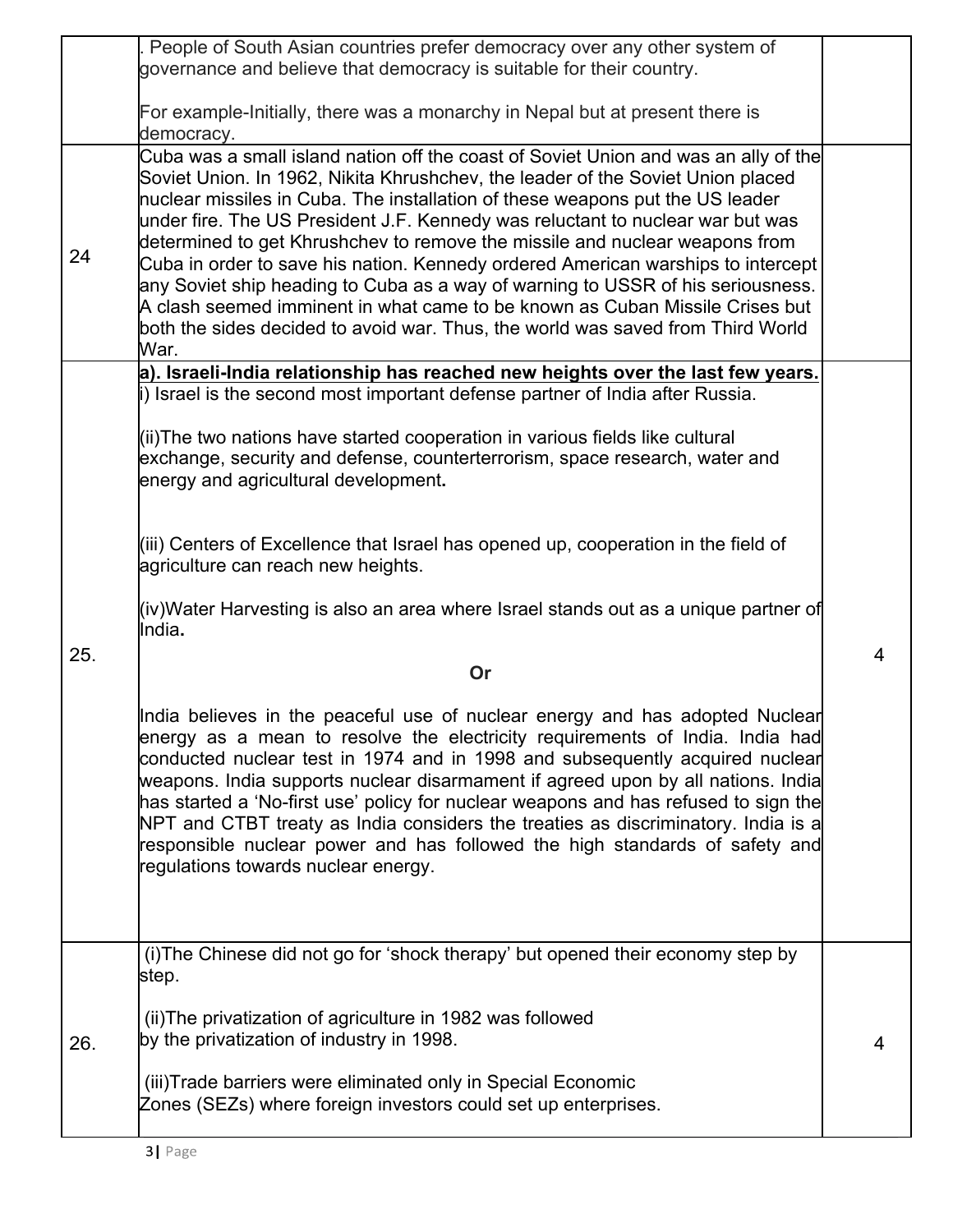|                                   | (iv) In China, the state played and continues to play a central<br>role in setting up a market economy.                                                                                                                                                                                                                                      |                                                                                                                                                                                                                     |                            |   |   |
|-----------------------------------|----------------------------------------------------------------------------------------------------------------------------------------------------------------------------------------------------------------------------------------------------------------------------------------------------------------------------------------------|---------------------------------------------------------------------------------------------------------------------------------------------------------------------------------------------------------------------|----------------------------|---|---|
|                                   | <b>OR</b><br>. While evolving regional solutions to their historical enmities<br>and weaknesses, ASEAN have developed alternative institutions<br>and conventions that build a more peaceful and cooperative regional order and<br>have transformed the countries in the region into prosperous economies.                                   |                                                                                                                                                                                                                     |                            |   |   |
|                                   | (i)ASEAN is rapidly growing into a very important regional organization. Its Vision<br>2020 has defined an outward-looking role for ASEAN in the international<br>community.                                                                                                                                                                 |                                                                                                                                                                                                                     |                            |   |   |
|                                   |                                                                                                                                                                                                                                                                                                                                              | (ii)It has followed a policy of negotiations over conflicts in the region. ASEAN has<br>mediated the end of the Cambodian conflict, the East Timor crisis, and meets<br>annually to discuss East Asian cooperation. |                            |   |   |
|                                   | (iii)The current economic strength of ASEAN, especially its economic relevance as<br>a trading and investment partner to the growing Asian economies makes this an<br>attractive proposition. India has signed FTAs with two ASEAN members,<br>Singapore and Thailand.                                                                       |                                                                                                                                                                                                                     |                            |   |   |
|                                   | (iv)ASEAN's strength lies in its policies of interaction and consultation with<br>member states, with dialogue partners, and with other non-regional organizations.<br>It is the only regional association in Asia that provides a political forum where<br>Asian countries and the major powers can discuss political and security concerns |                                                                                                                                                                                                                     |                            |   |   |
| 27                                | (i) It decreases the role of state. It leads to market state rather than welfare state.<br>(ii) It leads to the emergence of IMF, World Bank and WTO etc.<br>(iii) Market factors influences the decision-making process of the governments.<br>(Iv) It has affected the traditional concept of state sovereignty.                           |                                                                                                                                                                                                                     |                            | 4 |   |
|                                   | Sr no.                                                                                                                                                                                                                                                                                                                                       | Alphabet concerned                                                                                                                                                                                                  | Name of state              |   |   |
|                                   | (i)                                                                                                                                                                                                                                                                                                                                          | A                                                                                                                                                                                                                   | <b>Bihar</b>               |   |   |
| 28                                | (ii)                                                                                                                                                                                                                                                                                                                                         | B                                                                                                                                                                                                                   | <b>Tamil Nadu</b>          |   | 5 |
|                                   | (iii)                                                                                                                                                                                                                                                                                                                                        | $\mathsf{C}$                                                                                                                                                                                                        | <b>Uttar Pradesh</b>       |   |   |
|                                   | (iv)                                                                                                                                                                                                                                                                                                                                         | D<br>E                                                                                                                                                                                                              | Gujarat<br>Jammu & Kashmir |   |   |
|                                   | (v)                                                                                                                                                                                                                                                                                                                                          | Following answers are for <b>Visually Impaired Candidates</b> only in lieu of Qn. 37                                                                                                                                |                            |   |   |
|                                   | (Map Question).                                                                                                                                                                                                                                                                                                                              |                                                                                                                                                                                                                     |                            |   |   |
|                                   | i)Bihar                                                                                                                                                                                                                                                                                                                                      |                                                                                                                                                                                                                     |                            |   |   |
|                                   | ii) Tamil Nadu                                                                                                                                                                                                                                                                                                                               |                                                                                                                                                                                                                     |                            |   |   |
|                                   | iii) Uttar Pradesh                                                                                                                                                                                                                                                                                                                           |                                                                                                                                                                                                                     |                            |   |   |
| iv) Gujarat<br>v) Jammu & Kashmir |                                                                                                                                                                                                                                                                                                                                              |                                                                                                                                                                                                                     |                            |   |   |
|                                   |                                                                                                                                                                                                                                                                                                                                              |                                                                                                                                                                                                                     |                            |   |   |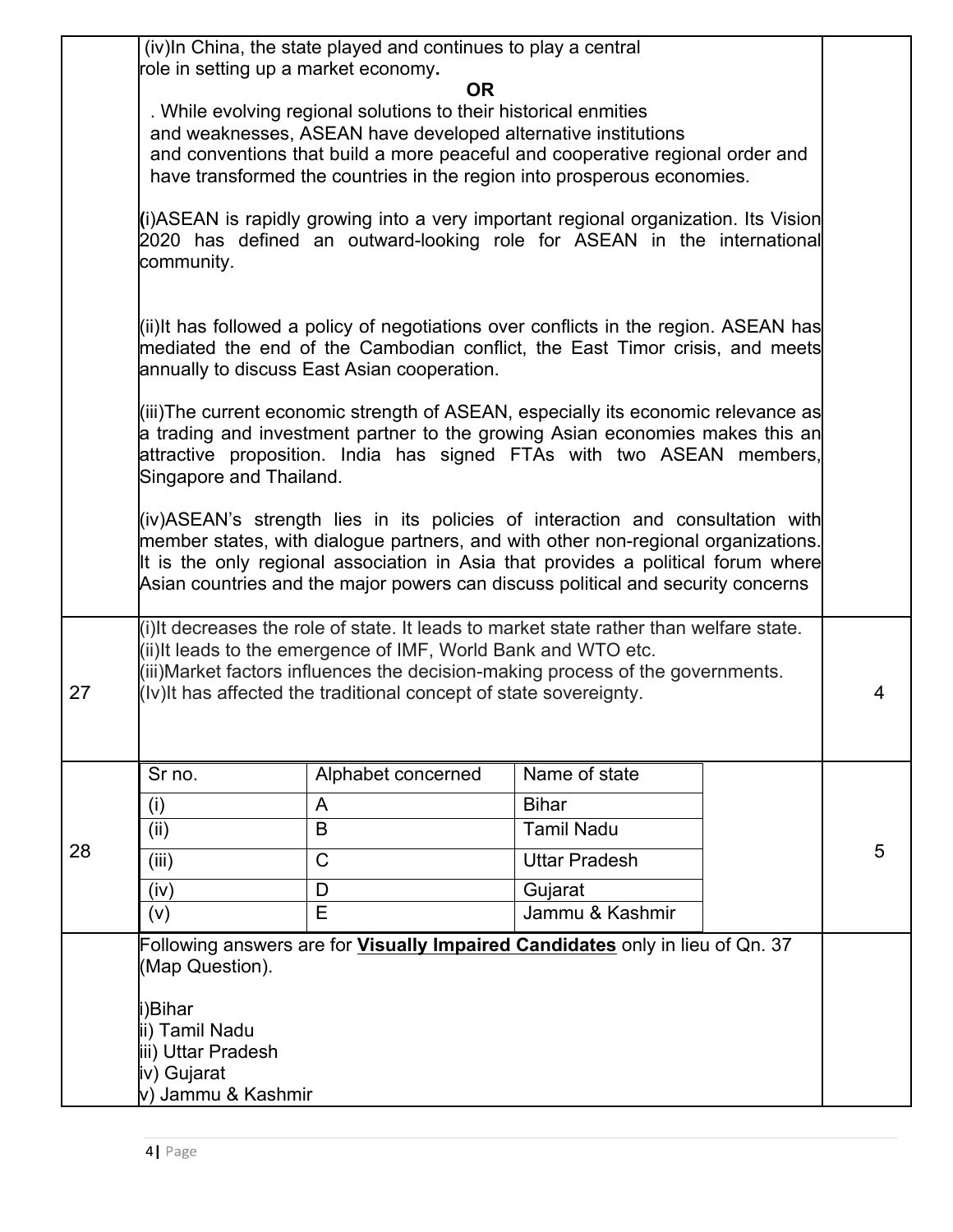|    | <b>Answer to cartoon based questions</b>                                                                                                                                                                                                                                                                     |           |
|----|--------------------------------------------------------------------------------------------------------------------------------------------------------------------------------------------------------------------------------------------------------------------------------------------------------------|-----------|
|    | I) This cartoon depicts US influence on UN.                                                                                                                                                                                                                                                                  |           |
|    | II) a) The UN is physically located within the USA territory.                                                                                                                                                                                                                                                |           |
|    | b) US is the largest financial contributor to the UN.                                                                                                                                                                                                                                                        |           |
|    | III) The cartoon is not relevant today. US is not in the same position now.                                                                                                                                                                                                                                  |           |
| 29 | New centers of power are becoming important and playing a significant role in<br>the world affairs.                                                                                                                                                                                                          | $1+2+2=5$ |
|    | The following answers are for Visually Impaired Candidates only in lieu of<br>question number 29.                                                                                                                                                                                                            |           |
|    | Antonio Gutters belongs to Portugal.<br>i)<br>I) US II) UK III) France IV) Russia V) China (any four)<br>$\mathsf{i}$<br>lii) The main objective of the UNO is to deal with conflict and to help the<br>$\mathsf{ii}$ )<br>world to avoid war so that international peace and security may be<br>maintained. |           |
|    | a) CONSEQUENCES OF DISINTEGRATION OF THE SOVIET UNION.                                                                                                                                                                                                                                                       |           |
|    | 1) The disintegration of the Soviet Union meant the end of the Cold War because<br>the Cold War was the culmination of the rivalries between the USA and the USSR.<br>Thus, Cold War confrontations were put to an end.                                                                                      |           |
| 30 | 2) The dissolution of the Soviet Union led to a dramatic change and upheaval in<br>the power relations which had implications for world politics. The disintegration left<br>open the world space to be dominated by the sole superpower called the USA or<br>to have the dominance of several powers.       |           |
|    | 3) The Bretton Woods institutions like the World Bank and the International<br>Monetary Fund became active players in the wake of developmental needs of the<br>second world countries as they were borrowing money from the World Bank and<br>IMF. '                                                        | 6         |
|    | 4) The world saw the emergence of many new countries with their own<br>independent aspirations.                                                                                                                                                                                                              |           |
|    | 5) The Baltic states namely Estonia, Lithuania and Latvia joined the European<br>Union and subsequently became members of the NATO.                                                                                                                                                                          |           |
|    | 6) Undoubtedly the significant consequence of the withering away of the USSR<br>was the inauguration of the period of US hegemony in which capitalism was<br>pronounced as the winner because socialism had been dead.                                                                                       |           |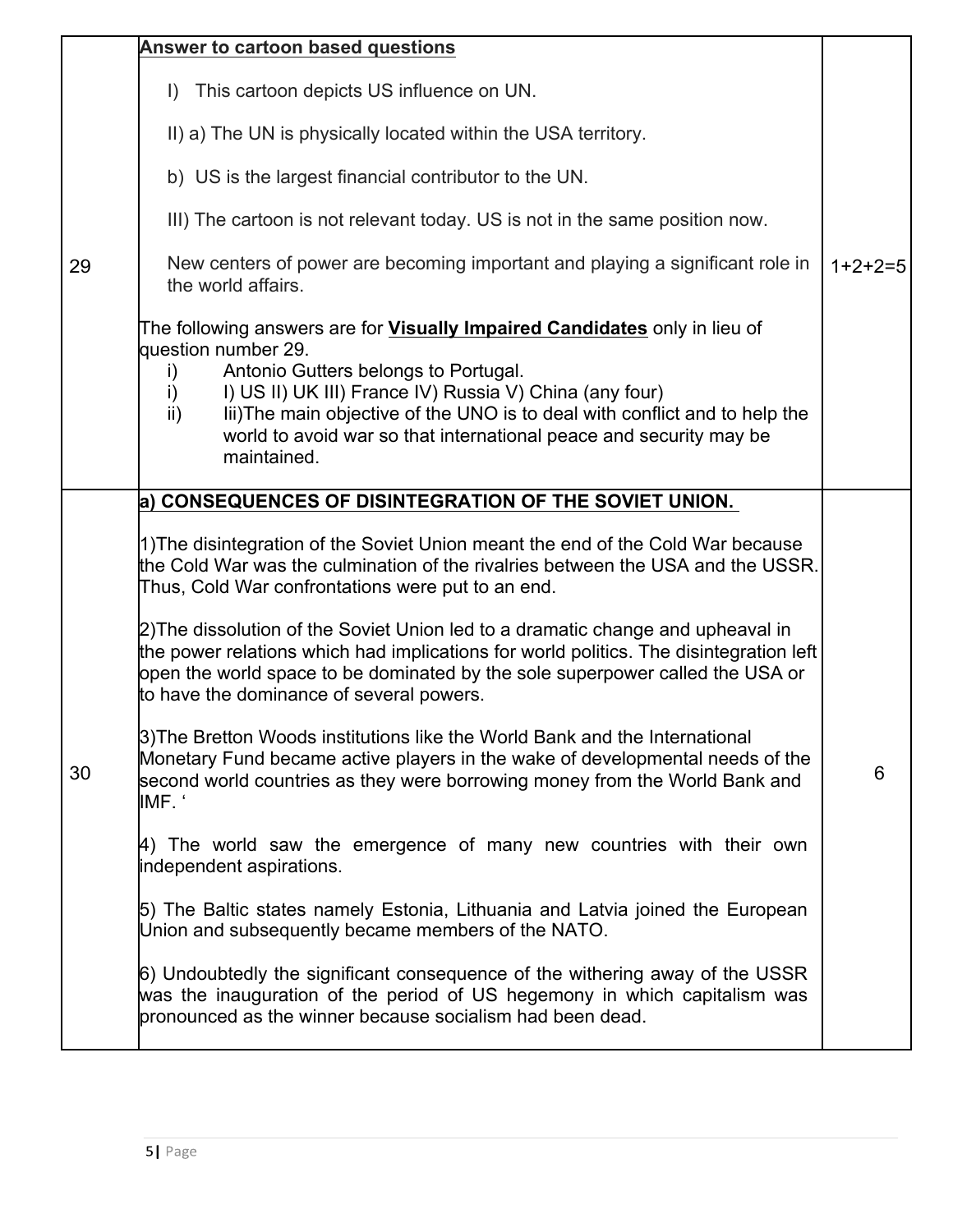|    | 0R<br>b) FACTORS RESPONSIBLE FOR THE DISINTEGRATION OF USSR<br>The most important factor for the fall of the Soviet Union was a lack of proper<br>leadership. There was no clear cut line between the party and government as<br>there was one political party which was wielding power.                                                                                                             |   |
|----|------------------------------------------------------------------------------------------------------------------------------------------------------------------------------------------------------------------------------------------------------------------------------------------------------------------------------------------------------------------------------------------------------|---|
|    | Mikhail Gorbachev's policies of 'Perestroika(restructuring) and glasnost<br>(openness); and 'Glasnost' proved to be disastrous for the economic health of the<br>USSR.                                                                                                                                                                                                                               |   |
|    | Anti-communists forces of the Soviet Union had the support of the USA and<br>Western European countries. Gorbachev due to his liberal policies did not try to<br>uproot these forces.                                                                                                                                                                                                                |   |
|    | No effort was ever made to create a socialist human being and a socialist culture.                                                                                                                                                                                                                                                                                                                   |   |
|    | a). 1) The formation of Andhra Pradesh spurred the struggle for making of other<br>states on linguistic basis in other parts of the country. These struggle forced the<br>Central Government into appointing a States Reorganization Commission in 1953<br>to look into                                                                                                                              |   |
|    | 2) To look into the question of redrawing of the boundaries of state                                                                                                                                                                                                                                                                                                                                 |   |
|    | 3) This commission in its report accepted that the boundaries of the state should<br>reflect the boundaries different languages. On the basis of its report the States<br>Reorganization Act was passed in 1956. This led to the creation of 14 states and<br>six union territories                                                                                                                  |   |
|    | <b>OR</b>                                                                                                                                                                                                                                                                                                                                                                                            |   |
| 31 | b). Process and the basis of Reorganization of States of Indian Union                                                                                                                                                                                                                                                                                                                                | 6 |
|    | 1) After partition the challenge was to draw the internal boundaries of the Indian<br>states. The boundaries had to be drawn in a way so that the linguistic and cultural<br>plurality of the country could be reflected without affecting the unity of the nation.<br>Indian National Congress and many leaders recognized the linguistic principle as<br>reorganization of new states' boundaries. |   |
|    | 2) On the basis of language might lead to disruption and disintegration and would<br>draw attention away from other social and economic challenges that the country<br>faced.                                                                                                                                                                                                                        |   |
|    | 3) Protests began in the Telugu speaking areas of the old Madras province. The<br>Vishalandhra Movement (the movement for a separate Andhra) demanded that<br>the Telugu speaking areas should be separated from the Madras province and be                                                                                                                                                          |   |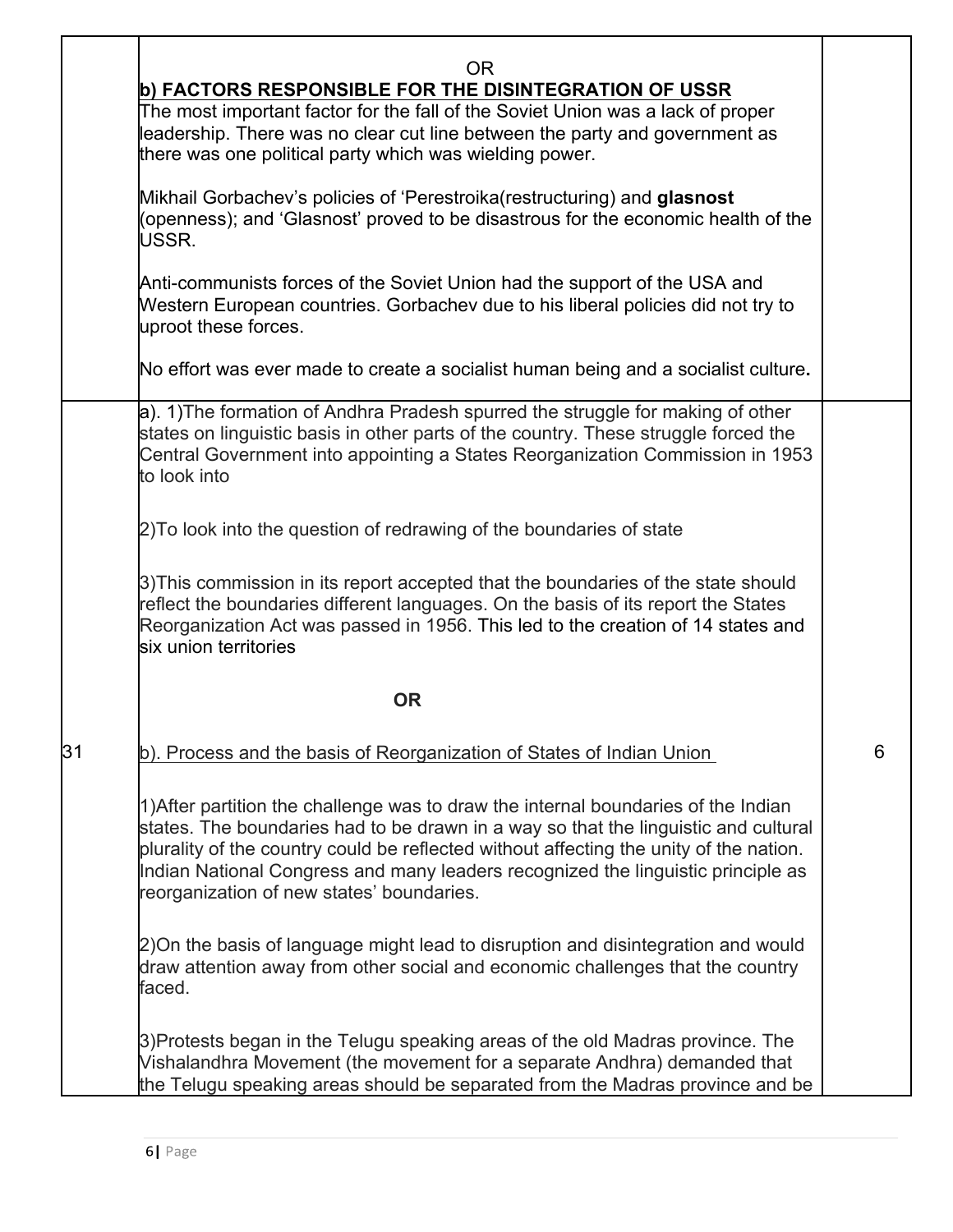| 4) The movement gathered momentum. Potti Sriramulu, a Congress leader and a<br>Veteran Gandhian, went on an indefinite fast that led to his death after 56 days<br>Finally, the Prime Minister announced the formation of a separate Andhra State in<br>December 1952.<br>5) New States formed after 1956 were:<br>Creation of 14 states and six union territories. Maharashtra, Gujarat,<br>1.<br>Punjab, Haryana, Himachal Pradesh, Tripura, Meghalaya, Arunachal<br>Pradesh, Uttarakhand, Chhattisgarh and Jharkhand are the new states<br>formed after 1956.<br>Uttarakhand from Uttar Pradesh, Chhattisgarh from Madhya Pradesh and<br>2.<br>Jharkhand from Bihar all of these created in 2000.<br>In 2014, another state is created after bifurcation of Andhra Pradesh,<br>3.<br>namely Telangana. As a result Gujarat was formed out by Bombay.<br>Haryana was from Punjab, Himachal Pradesh was formed out from<br>Punjab. Tripura, Meghalaya, Arunachal Pradesh were created from<br>Assam.<br>I) NDA III, the BJP-led coalition of 2014 was largely different its predecessor coalition<br>governments. Where the previous coalitions were led by one of the national parties,<br>the NDA III coalition was not only steered by a national party, i.e., BJP it was also<br>dominated by BJP with an absolute majority of its own in Lok Sabha called a 'surplus<br>majority coalition'<br>2) The 2019 Lok Sabha elections, the 17th since independence, once again<br>brought back BJP led NDA [NDA III & IV] to the centre of power by winning more<br>than 350 seats out of 543.<br>3)A major change in Indian politics is the shift from caste and religion based<br>politics to development and governance oriented politics.<br>4)With its pre-intended goal Sabka Saath, Sabka Vikas, the NDA III Government<br>started several socio-economic welfare schemes to make development and<br>governance accessible to the masses such as - Pradhan Mantri Ujjwala Yojana,<br>32<br>6<br>Swachh Bharat Abhiyan, Jan-Dhan Yojana, Deendayal Upadhyaya Gram Jyoti<br><u>Yojana, Kisan Fasal Bima Yojna, Beti Padhao, Desh Badhao, Ayushman Bharat</u><br>Yojana,etc.<br>5) All these schemes intended to take administration to the doorstep of the<br>common man by making the rural households, particularly the women, real<br>beneficiaries of the Central Government schemes.<br>6) The success of these schemes could be seen from the results of 2019 Lok<br>Sabha elections where the voters across states - castes, classes, communities,<br>gender and regions brought back the issues of development and governance to<br>the centre stage . under the BJP led NDA Government characterizing the current<br>change with 'SabkaSaath, SabkaVikas and SabkaVishwas'.<br>The consensus that emerged among most political parties in India in spite of | made into a separate Andhra province. |  |
|--------------------------------------------------------------------------------------------------------------------------------------------------------------------------------------------------------------------------------------------------------------------------------------------------------------------------------------------------------------------------------------------------------------------------------------------------------------------------------------------------------------------------------------------------------------------------------------------------------------------------------------------------------------------------------------------------------------------------------------------------------------------------------------------------------------------------------------------------------------------------------------------------------------------------------------------------------------------------------------------------------------------------------------------------------------------------------------------------------------------------------------------------------------------------------------------------------------------------------------------------------------------------------------------------------------------------------------------------------------------------------------------------------------------------------------------------------------------------------------------------------------------------------------------------------------------------------------------------------------------------------------------------------------------------------------------------------------------------------------------------------------------------------------------------------------------------------------------------------------------------------------------------------------------------------------------------------------------------------------------------------------------------------------------------------------------------------------------------------------------------------------------------------------------------------------------------------------------------------------------------------------------------------------------------------------------------------------------------------------------------------------------------------------------------------------------------------------------------------------------------------------------------------------------------------------------------------------------------------------------------------------------------------------------------------------------------------------------------------------------------------------------------------------------------------------------------------------------------------------------------|---------------------------------------|--|
|                                                                                                                                                                                                                                                                                                                                                                                                                                                                                                                                                                                                                                                                                                                                                                                                                                                                                                                                                                                                                                                                                                                                                                                                                                                                                                                                                                                                                                                                                                                                                                                                                                                                                                                                                                                                                                                                                                                                                                                                                                                                                                                                                                                                                                                                                                                                                                                                                                                                                                                                                                                                                                                                                                                                                                                                                                                                          |                                       |  |
|                                                                                                                                                                                                                                                                                                                                                                                                                                                                                                                                                                                                                                                                                                                                                                                                                                                                                                                                                                                                                                                                                                                                                                                                                                                                                                                                                                                                                                                                                                                                                                                                                                                                                                                                                                                                                                                                                                                                                                                                                                                                                                                                                                                                                                                                                                                                                                                                                                                                                                                                                                                                                                                                                                                                                                                                                                                                          |                                       |  |
|                                                                                                                                                                                                                                                                                                                                                                                                                                                                                                                                                                                                                                                                                                                                                                                                                                                                                                                                                                                                                                                                                                                                                                                                                                                                                                                                                                                                                                                                                                                                                                                                                                                                                                                                                                                                                                                                                                                                                                                                                                                                                                                                                                                                                                                                                                                                                                                                                                                                                                                                                                                                                                                                                                                                                                                                                                                                          |                                       |  |
|                                                                                                                                                                                                                                                                                                                                                                                                                                                                                                                                                                                                                                                                                                                                                                                                                                                                                                                                                                                                                                                                                                                                                                                                                                                                                                                                                                                                                                                                                                                                                                                                                                                                                                                                                                                                                                                                                                                                                                                                                                                                                                                                                                                                                                                                                                                                                                                                                                                                                                                                                                                                                                                                                                                                                                                                                                                                          |                                       |  |